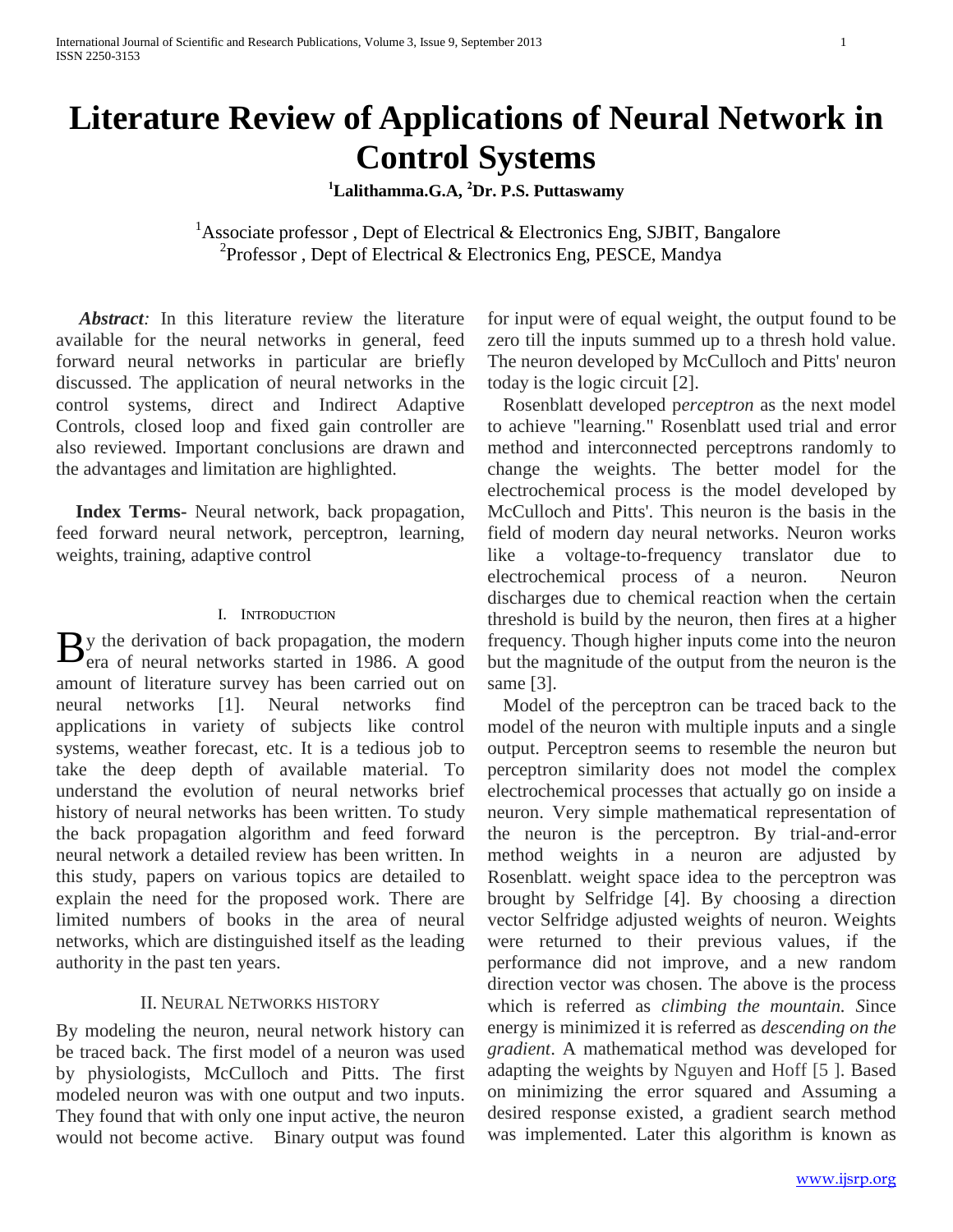Least Mean Squares (LMS). In the last few years LMS and its variations are extensively used in a variety of applications. For minimizing the error mathematical method was provided. By gradient search method, trial-and-error process is not learning. With Selfridge's work computational time decreased, but the amount of computational time decreased even more by LMS method by making use of feasible perceptrons.

In 1960's, articles about robots that could think, filled the newspapers. Any problem can be solved by perceptron, it seems, by one book by Minsky and Papert [6].They brought the research to an halt. Linearly separable problems could be solved by perceptrons. n-1 nodes are needed to solve n separable problems and this was shown by Perceptions'. 2-separable problem or a linearly separable problem can be solved by a perceptron. Research went unfunded in the field of neural networks after Perceptrons was published, it would continue until to solve n-separable problems a method develops. Back propagation algorithm was first developed by Werbos Parker and Rumelhart and McClelland [7] simultaneously rediscovered independently. N-1 node neural network could be constructed and trained by training perceptrons in a multilayer configuration, Widrow-Hoff LMS algorithm by knowing the error between the some known desired output and output. The weights that are starting with the output layer weights are adjusted according to back propagation through the hidden layer till the input layer is reached. Schematic of the perceptron can be changed by back propagation algorithm using sigmoidal function as the squashing function. Signum function was used by the perceptron of earlier versions. Sigmoidal function is differentiable where as signum function has the advantage to allow the neural network to converge to a local minimum. Gradient information can be transferred using nonlinear squashing function by back propagation algorithm. Anderson and Rosenfeld is an excellent source of the work [8].

In the field of neural networks the collection of papers is very good. About 25 years ago golden age of neural network research ended. Now the research in this area is re-energized after the discovery of back propagation. Interconnection of perceptrons is used by the feed-forward neural network and many reviewers used this. Neural network will be the cornerstone of

the work done in this study for the feed-forward neural network and the back propagation algorithm.

## III. FEED-FORWARD NEURAL NETWORK

With a differentiable squashing function usually the sigmoidal function, the feed-forward neural network is a network of perceptrons. Using the idea of minimizing the error squared, the back propagation algorithm adjusts the weights. For adjusting the weights across multiple hidden layers the back propagation algorithm allows the differentiable squashing function. To adjust the weights n-separable problems can be solved. Exclusive-OR, or the XOR problem can be solved by having multiple nodes on each layer. From input to output feed-forward neural network is connected and on the adjacent layers each node is connected to every node.

The representative of the neuron is the individual perceptrons or nodes. The output from a previous layer is the input to the node if the node is on the output layer or hidden layer and input to the neural network is the input to the node. To train the neural network key is the node. At a time, the weights of one individual node can be changed by changing the weights using back propagation algorithm. The difference between output and the desired response is calculated in each iteration. The output of one individual node depends on inputs which are nothing but the outputs of nodes on the previous layer of the entire neural network. In the case of a single output, manageable training process becomes possible by the neural network, by breaking neural network down to the nodes. For updating the weights, the back propagation algorithm is an LMS-like algorithm. Rumelhart and McClell minimized the square error by derivation of the back propagation algorithm.

At the first layer of nodes the inputs get summed after entering at the neural network. During the training process at the second layer of nodes the first layer outputs get summed up until the output comes from the neural network process. The error is calculated by comparing the desired output with the actual output. After output comes from the output node for adjusting the weights backwards through the neural network, the error is used. One shortcoming weight adjustment equation is that the weights of all the nodes on the same layer cannot be the same, because the weights will be adjusted with the weight for each node that has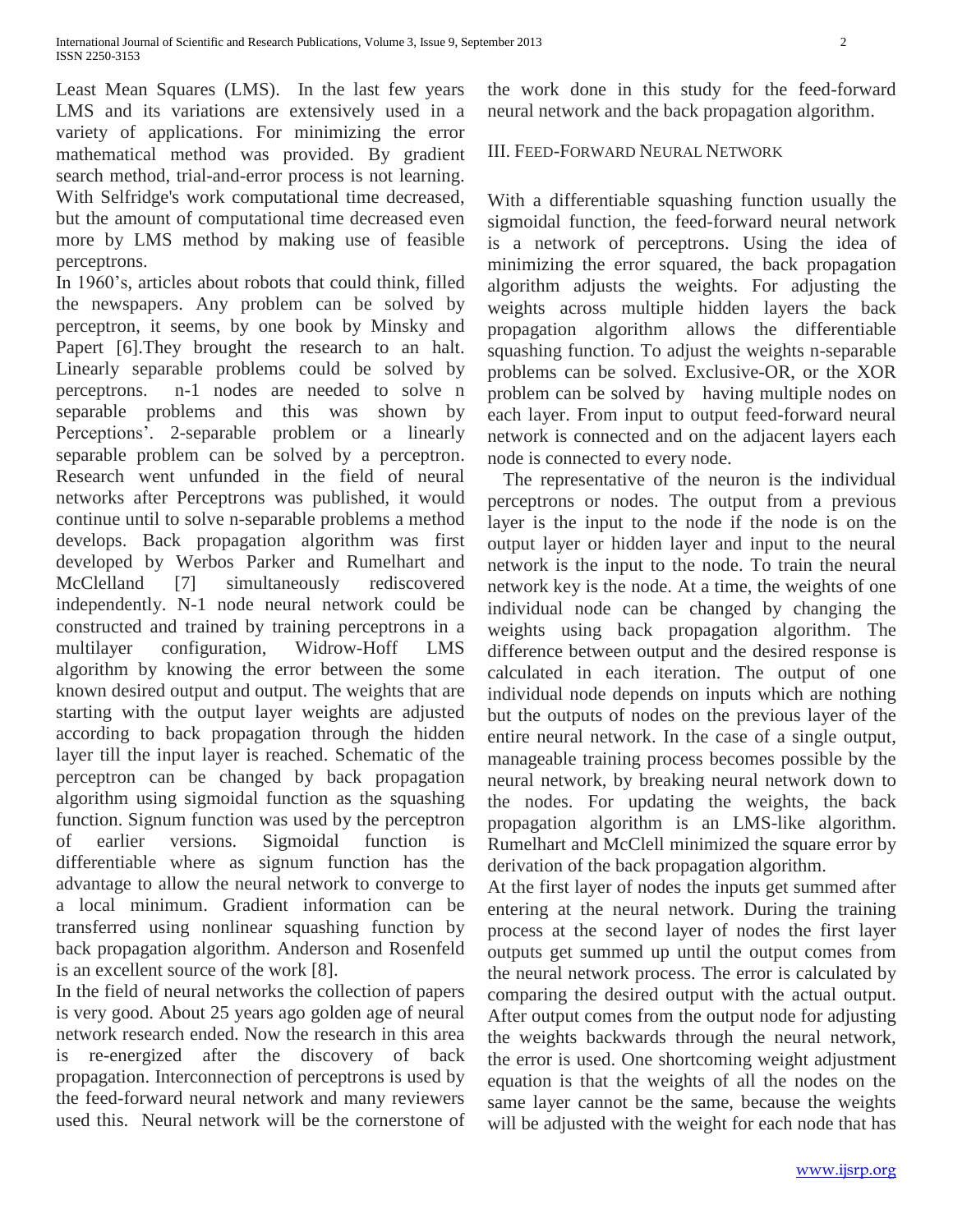International Journal of Scientific and Research Publications, Volume 3, Issue 9, September 2013 3 ISSN 2250-3153

identical weights on each layer. on each layer the weights would be adjusted If all of the neural network's weights were initially set at zero. Equivalent Mathematical model is having per layer a single node. Hence neural network weights, when neural network with multi-layer, need to be randomly initialized. To search the weight space properly, initializing the weights randomly is the other reason .The randomly initialized weights makes it very difficult to estimate the initial performance of the control system .

#### IV. Neural Networks in Control Applications

Neural networks find its application in the area of control systems. When any methodology is applied controls has its own unique set of problems to solve. To conform to a set of specifications the performance needs to be changed, is the principle behind controls. Due to non-linearity and uncertainties the goal of the control becomes complicated. Methodologies are developed to handle uncertainties is tried by Control theory. When there is no system priori knowledge, neural networks finds its applications. System partial model is available often, where as the system complete model is available rarely.

For nonlinear plants adaptive control schemes are initiated by Narendra and Parthasarathy [9]. Identification and control of neural networks applications are dealt by Many of Narendra's papers. There was work done on self-learning control systems by Nguyen and Widrow. Using neural networks identification problems and control problems a Long history was given by Windrow's papers. Windrow's work was on open-loop control and with no priori knowledge. Closed-loop feedback was not included in Windrow's work. To achieve the specified performance, he stabilized an unstable system with feedback and then used neural network. Application of neural network is the suggestion given by Windrow's work. In the field of control based on neural network, ground work is done by Narendra and Widrow. Work done by them on neural network was reviewed in most of the papers in control applications. Neural networks topics are given in the following sections. About any system limited amount information going to be known. Any knowledge about the priori system leaving is not a good design.

In several places it has been suggested the use of a priori information and integration of the information about the system to control by neural network, before applying to the actual system. Neural network controller trained the neural network off-line with known dynamics of the system according to Selinsky and Guez [10]. Through the training algorithm modification, Joerding and Meador[11], using a priori knowledge, constrained the weights of the neural network through a parallel control path. A priori knowledge was incorporated by Nordgren and Meckl [12]. Neural network structure to the topographical weight map was developed by Miller, Sutton and Werbos [13]. Functional links are used to replace the linear inputs by Pao [14]. He developed a technique for enhancing the initial representation of the data to the neural network. A priori knowledge was incorporated as the output layer of the neural network into the system by Brown, Ruchti, and Feng [15]. To design a fast, effective controller it is very important to have priori knowledge linsky and Guez. In neural network it is very common practice to train the neural network off-line, use of a priori knowledge are found in papers by Selinsky's and Iiguni's. Their idea is to train the neural network by creating a model with more details available. The colored noise is the input for the training set. Neural network after training is connected to the actual system. The neural network may not perform as expected due to the nonlinearities is the problem with this method, if the model is not precisely correct.

Narendra and Parthasarathy used same idea and it is used by many other researchers. Model of the neural network was created by the assumed access to the actual system. Neural network controller is trained by the model of the neural network. Training, using the actual system, works well using a neural network. Creating a good model of the system is the first problem. Finding correlation between the outputs and the inputs is relied on the neural network. Correlation is the second problem to influence the working of the controller with neural network. Priori information was not used by the above two methods. Using a priori knowledge to the constrained weights of the neural network was used by Joerding and Meador. The problem of priori knowledge incorporating about an output optimal function into specific constraints is addressed by them. Weight Constraint method and an Architecture Constraint method are the two general approaches. Monotonic and concavity which are the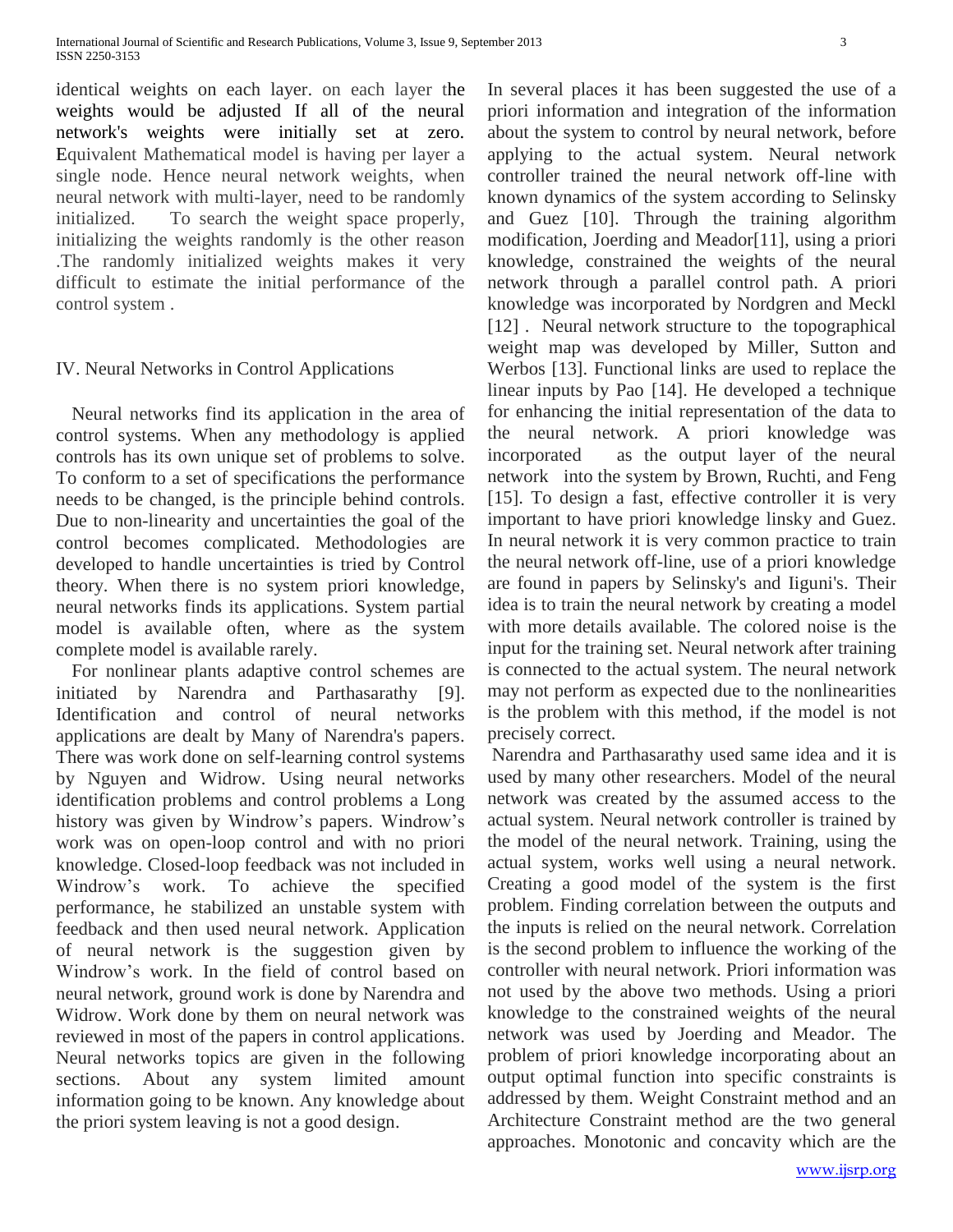forms of the optimal output function was assumed by both the methods. Slope does not change sign in monotonic function where as slope that increases (or decreases) as the function arguments increase the neural network desired output is constrained to these function types. With a hyperbolic tangent squashing function for feed-forward neural network to exploit the mathematical nature, two methods are used. Hyperbolic tangent sign is the same as argument sign. Hyperbolic tangent is one which is monotonic and concave optimal function derivative plus back propagation constitute the modified training algorithm. To the neural network, priori information encoding idea is interesting for system modeling. Thus the above methods work well but for controller application they are not translatable directly.

For representing a nonlinear function, complex function f(s) neural network is a table look-up technique according to Miller, Glanz, and Kraft[16]. Albus did the original work on CMAC neural network by using functional links to replace the linear inputs. A technique was developed by Pao for enhancing neural network initial data representation. To find simple mathematical correlations between the output and input, such as higher-order terms or periodicity an attempt is made with functional links. For the neural network data preprocessing, functional links are very important. A functional link is also sometimes called *conditioning the input* between neural networks and adaptive control. There is a parallel input to the adaptive controller, which is limited to an order of magnitude of zero and this method in adaptive control is called *the MIT rule .* Without the magnitude of the input overwhelming the coefficients to adaptive scheme, the MIT rule can constrain the input of the neural network. A functional link in its simplest form is used. The functional link makes the neural network input more usable if the neural network input is illconditioned by structuring the input. The amount of work done by the neural network can be decreased by functional links such that it is easier to see by the neural network the correlation between the output and input. Function link is very useful if the prior knowledge of the system contains information. The functional link is limited if a priori knowledge does not exists.

A gray layer is a method which is developed by Brown, Ruchti, and Feng to incorporate a priori information of the system. Output of the neural network was used by the gray layer to propagate the error through the gray layer to the weights. Changes in the training method are included in Brown, Ruchti, and Fengs paper. To converge neural network weights through the gray layer, the error needs to be propagated. In the identification of nonlinear uncertain systems advantage is decided by the gray layer. Such information exploitation is usually beneficial, resulting in the selection of more accurate identification models and a faster rate of parameter convergence exerted by the authors. The most difficult part of a model is to obtain knowledge of the nonlinearity, which is required by the gray layer. CMAC neural networks and functional links in the appropriate situations are all very useful. Incorporating a priori knowledge into the neural network, many methods are available. Specific kind of knowledge seems to be needed by each method. Each can be used to a limited degree in many situations to reduce the pseudo-linear problems. Gray layers, CMAC and functional links can be used if the system nonlinearities are known. Often system linear parameters are known. It is possible to add the neural network controller parallel to the classical controller in the control of the system.

# V. Direct and Indirect Adaptive Control

Neural networks apply two methods, namely, indirect adaptive control and direct adaptive control. When a plant viable model exists direct adaptive control can be applied by a second neural network. When a model must be developed, indirect adaptive control is applied. Parthasarathy and Narendra originally did the work for the two methods using neural networks. The above work has followed up by several other researchers to the inverted pendulum problem. Tanomaru and Omatu [ 17] applied two methods to a two link robot arm .Indirect adaptive control was applied by Greene and Tan [18] .To adjust the weights of the neural networks Back propagation was used by both the method. To develop a gradient for convergence Jacobian was used in the update algorithm model adapted by the controller. Error must be back propagated through the plant's Jacobian matrix because the plant lies between output error that is to be minimized and the adaptive neural network. Jacobian knowledge is required for this procedure. To replace Jacobian for SISO plants the partial derivatives can be used. Some knowledge requirement

www.ijsrp.org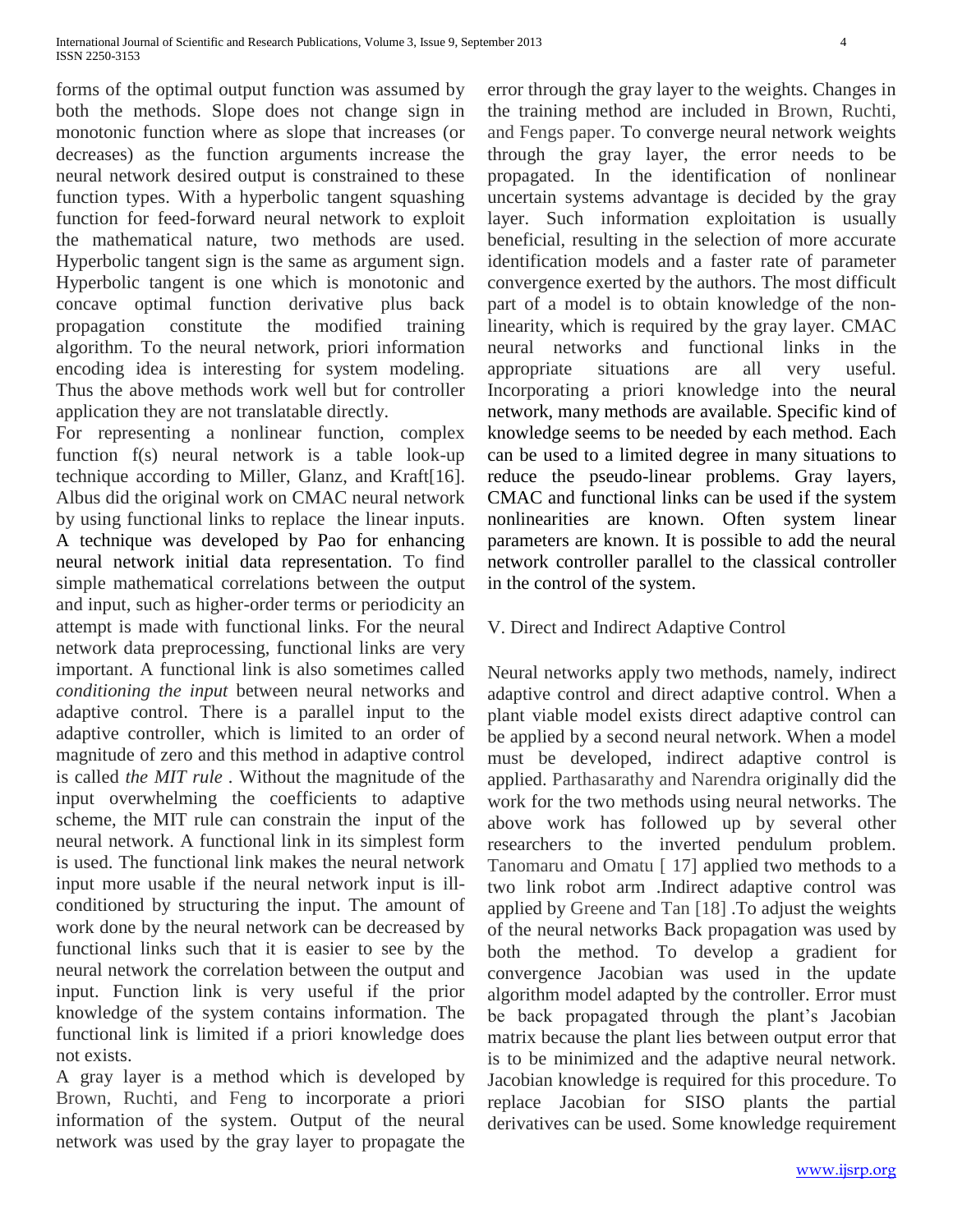about plant is the direct adaptive control's serious drawback. The same is not required in the indirect adaptive control scheme. Two neural networks: a plant emulator and a controller are required in indirect adaptive control scheme. Emulator is a feed-forward neural network, and plant emulator should be trained off-line with a sufficiently large data. To allow for identification via back propagation, and to calculate the plants derivatives, an efficient way is provided by the emulator. By considering bigger ones as two networks, the parameters of the controller need to be adjusted. On-line training process can be performed on both networks. With dynamic and static back propagation, Parthasarathy and Narendra developed convergence process. For the dynamic back propagation, the derivatives of the output of the plant are calculated. When there is no plant model control approach static back propagation can be used to update the controller weights. The indirect adaptive control is particularly interesting for a wide variety of control problems. Indirect adaptive control and the direct adaptive control methods finds application if the plant and plant model have Jacobian matrices which are similar. The control by direct adaptive works very well to create a model off-line. If sufficient data is available, then the indirect method works well. To converge neural networks weights both indirect method and direct adaptive rely on back propagation. Research in the area of direct adaptive on control was carried out inside a closed loop with the addition of fixed-gain controller.

# VI. Closed-Loop, Fixed-Gain Controller

In a parallel path to the neural network controller classical PID controller is used. To control the actual system, a classical controller is built using priori information to create a system model, and from that model it is built to increase system performance, and to supplement the classical controller, along with a parallel path to the classical controller a neural network controller is placed. On the plant, as well as on the systems priori knowledge, the adaptive law is based. In Chen and Chang Jin, Pipe and Winfield [19] the above idea can be seen. Method of priori knowledge incorporated in the classical controller. By giving neural network an unknown initial gain, neural network is randomly initialized. It is difficult to predict systems stability and performance. The controller with the neural network has to find correlation in the data of its own Meckl and Nordgrento.

Nonlinear plant control neural networks use three independent neural networks. Pre-filter, a feedforward controller and a feedback controller are the three neural networks. Neural networks are trained by different learning techniques. To teach feedforward controller, the pre-filter general learning architectures and indirect learning are used. Feedback controller is taught using specialized learning architecture. Neural network is trained using a new algorithm developed by them with the nonlinearities of the plant knowledge. The new algorithm thinks of the plant as another layer to the neural network, and the partial derivatives of the plant at its operating point are used to train through the plant. This method requires knowledge of the nonlinearities of the plant [20].

### Conclusions:

In this work, an extensive literature survey is conducted for the application of neural networks in applications related to control systems. Various models are discussed in detail and its suitability for specific application is highlighted. The importance of back propagation algorithm is emphasized. The algorithms available to control non-linear plants are also discussed. The gaps in these algorithms are identified and remedies are discussed.

# References

[1] Rumelhart, D. E. and J. L. McClelland, 1986, Parallel Distributed Processing:

Explorations in the Microstructure of Cognition, MIT Press, Cambridge, MA

[2] McCulloch, W. S. and W. Pitts, 1943, "A logical calculus of ideas immanent in

nervous activity," Bulletin of Mathematical Biophysics, vol. 5 pp. 115-133

Neural Networks, pp. 2476-2481

[3] Rosenblatt, F., 1958, "The perceptron: a probabilistic model for information

storage and organization in the brain," Psychological Review, vol. 65, pp. 386-

408

[4] Selfridge, O. G., 1958, "Pandemonium: a paradigm for learning," Mechanisation